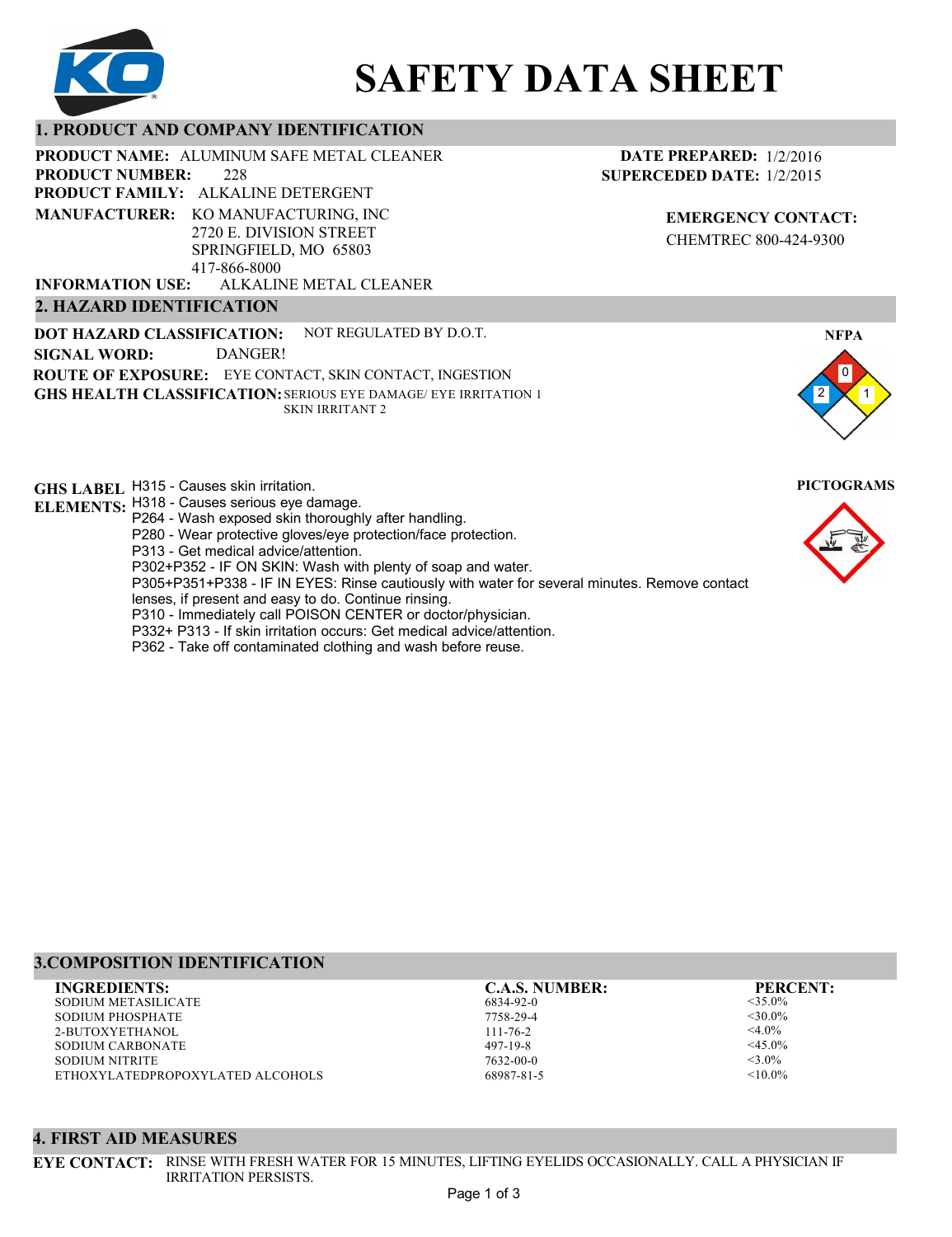## **4. FIRST AID MEASURES - CONTINUED**

**SKIN CONTACT:** RINSE WITH PLENTY OF FRESH WATER AND REMOVE CONTAMINATED CLOTHING IMMEDIATELY. CALL A PHYSICIAN IF IRRITATION PERSISTS.

**INGESTION:** RINSE MOUTH WITH FRESH WATER. DO NOT INDUCE VOMITING. CALL A PHYSICIAN IMMEDIATELY. IF CONSCIOUS, GIVE LARGE QUANTITIES OF WATER. DO NOT GIVE ANYTHING BY MOUTH IF UNCONSCIOUS.

**INHALATION:** IF OVERCOME BY EXPOSURE, REMOVE VICTIM TO FRESH AIR IMMEDIATELY. GIVE OXYGEN OR ARTIFICIAL RESPIRATION AS NEEDED. CALL A PHYSICIAN IMMEDIATELY.

## **5. FIRE FIGHTING MEASURES**

**FLAMMABLE PROPERTIES:** NON FLAMMABLE.

**FLASH POINT:** DOES NOT FLASH.

**SUITABLE EXTINGUISHING MEDIA:** FOAM OR CARBON DIOXIDE, WATER SPRAY.

**UNSUITABLE EXTINGUISHING MEDIA:** AMMONIUM PHOSPHATE DRY CHEMICAL

**SPECIFIC HAZARDS ARISING** NONE KNOWN.

**FROM THE CHEMICAL:**

**PROTECTIVE EQUIPMENT AND PRECAUTIONS FOR FIREFIGHTERS:** APPPROVED) AND FULL PROTECTIVE GEAR. WEAR SELF-CONTAINED BREATHING APPARATUS (PRESSURE DEMAND MSHA/NIOSH

## **6. ACCIDENTAL RELEASE MEASURES**

**PERSONAL PRECAUTIONS:** AVOID CONTACT WITH EYES AND SKIN. WEAR PROPER PROTECTIVE EQUIPMENT WHEN DEALING WITH RELEASE.

**ENVIRONMENTAL PRECAUTIONS:** CONTAIN SPILL TO AVOID RELEASE TO THE ENVIRONMENT. KEEP CONTAINER TIGHTLY CLOSED WHEN NOT IN USE.

**METHODS FOR CONTAINMENT** CAREFULLY SWEEP UP MATERIAL AND TRANSFER TO A CONTAINER FOR REUSE OR **AND CLEAN-UP:** DISPOSAL. THOROUGHLY RINSE AREA WITH WATER.

## **7. HANDLING AND STORAGE**

**HANDLING:** HANDLE WITH CARE AND AVOID CONTACT WITH EYES AND SKIN. ALWAYS WEAR PROPER CHEMICAL RESISTANT PROTECTIVE EQUIPMENT 29CFR1910.132-138. WASH THOROUGHLY AFTER HANDLING.

**STORAGE:** STORE IN A COOL, DRY PLACE AWAY FROM FLAMMABLE MATERIALS. KEEP OUT OF REACH OF CHILDREN. KEEP LID TIGHTLY CLOSED WHEN NOT IN USE.

## **8. EXPOSURE CONTROLS/PERSONAL PROTECTION**

**ENGINEERING CONTROLS:** NONE REQUIRED UNDER NORMAL USE.

**EYE / FACE PROTECTION:** CHEMICAL SAFETY GLASSES.

**SKIN PROTECTION:** CHEMICAL RESISTANT GLOVES.

**THRESHOLD LIMIT VALUE (TLV):** 2-BUTOXYETHANOL, 20 PPM; SODIUM NITRITE, 180 MG/KG

## **9. PHYSICAL AND CHEMICAL PROPERTIES**

**PHYSICAL STATE:** SOLID. **APPEARANCE: ODOR: BOILING POINT: FREEZING POINT:** NOT ESTABLISHED. **SPECIFIC GRAVITY:** NOT ESTABLISHED. **pH (1%): EVAPORATION RATE:** NOT ESTABLISHED. **FLASH POINT: LOWER FLAMMABILITY/EXPLOSIVE LIMIT:** NOT ESTABLISHED. NOT ESTABLISHED. 11.5-11.9 DOES NOT FLASH. WHITE POWDER. LIGHT SOLVENT SCENT. **VISCOSITY: REALITIVE DENSITY:** NOT ESTABLISHED. **SOLUBILITY: VAPOR PRESSURE:** NOT ESTABLISHED. **VAPOR DENSITY:** NOT ESTABLISHED. **DECOMPOSITION** NOT ESTABLISHED. **TEMPERATURE: PARTICAL COEFFICIENT:** NOT ESTABLISHED. **N-OCTANOL/WATER** NOT ESTABLISHED. SOLUBLE.

**UPPER FLAMMABLE/EXPLOSIVE LIMIT:** NOT ESTABLISHED.

**AUTO-IGNITION TEMPERATURE:** NOT ESTABLISHED.